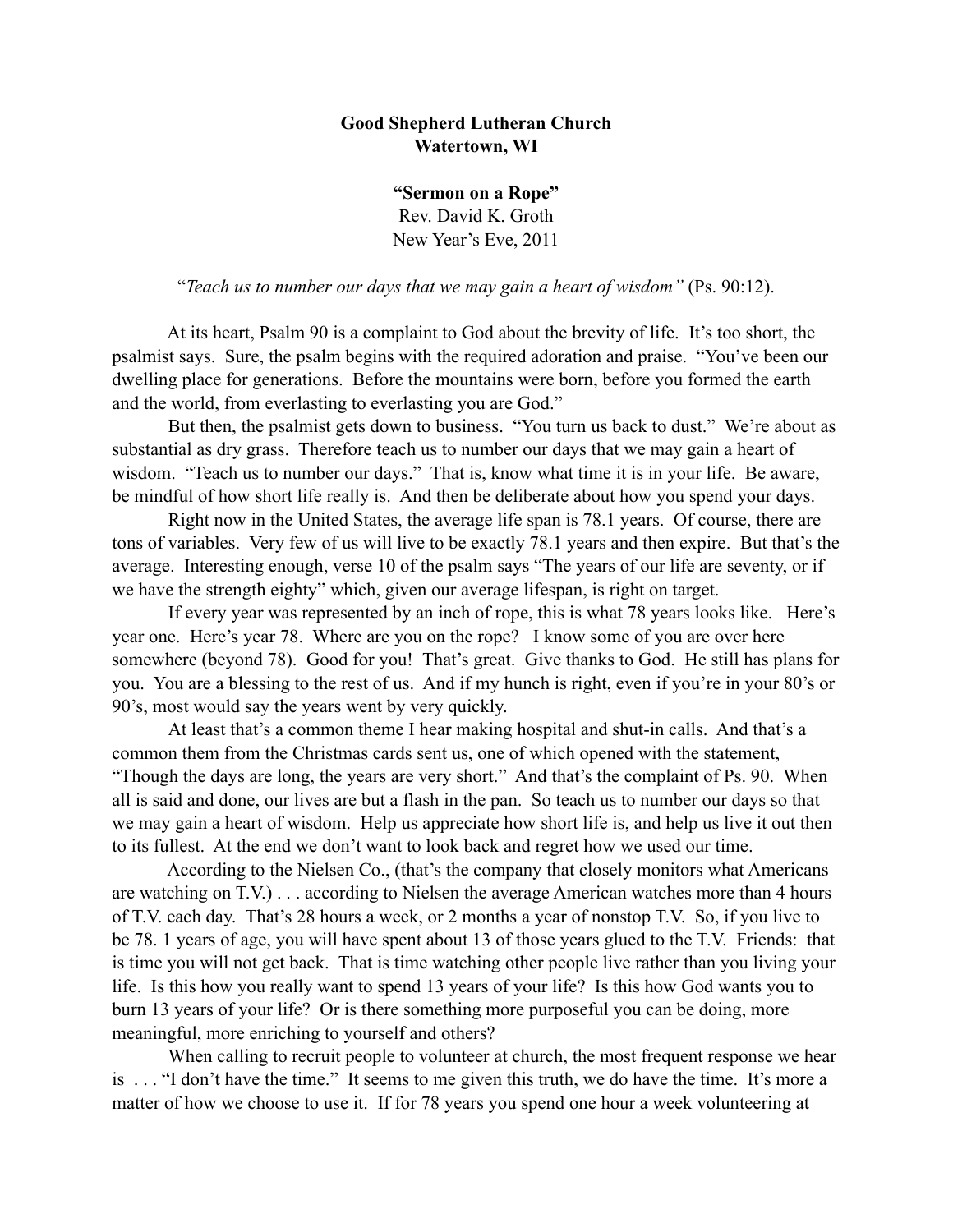your church, that would equal half a year all told volunteering at church. Can you spare half an inch of these 13 to serve in God's kingdom? "Teach us to number our days aright that we main gain a heart of wisdom."

I'm thinking now of a bunch of teenage boys and girls I know who spend a lot of time playing video games, monitoring facebook, watching T.V., and trolling the web for funny videos and cool music. According to Businessweek Magazine, the average 8 to 18 year old in America spends 8 hours a day doing these things! Eight hours a day . . . and that number is rising. Kids, if you live to 78 years of age that's 26 years of your life playing video games and surfing the web. Do you really want to throw away 26 years of your life in that way?

When you're young, say 12 years old, you're looking at all this time ahead of you and it feels like an eternity. Time loses some of its value when you have lots of it. But you might not have all this time and time does fly. Am I saying "Don't watch any T.V. or play any video games?" No, I'm not. But I am saying, "All things in moderation". Eight hours a day is not in moderation. God does not smile on that.

So, what are the alternatives for your time? I wonder how good you could become at piano, for instance, or another instrument if you reduced that number 8 by an hour and used it to practice. Practice an instrument one hour a day every day and I suspect you will soon be one of the finest musicians in the area. Adults, who of you took piano lessons as a youngster? Who of you talked your parents into letting you quit and regrets now that you did?

Kids, I wonder how much better your grades would be if you reduced that 8 hours of screen time and put some of it into your homework. Better grades usually lead to better scholarships. I wonder what would happen if you started reading one really good book after another, books that will entertain but also enrich your life. I wonder how much happier and healthier you would be by using some of those 8 hours to engage in new hobbies. I get so much pleasure out of golf, tennis, beekeeping, gardening, cooking, reading. Without these things, life for me wouldn't be nearly as rich and rewarding and pleasant. What hobbies might you be interested in learning?

And I wonder how much happier you would be and how much happier another person would be if you used some of those 8 hours to find a way to serve your neighbor, or to serve in your church, or to volunteer in your community. Kids: Clearly you have the time; it's a matter of how you choose to use it.

I wonder how much more employable you would be if you spent some of that time learning a new skill. No potential employer will ever ask you in an interview, "So what level did you reach on Modern Warfare 3?" And I promise, at the end of your life, you will not look back and say "I wish I had spent more time playing video games."

Parents: a lot of this is on us, isn't it? Maybe if we reduced the time we spend in front of the screens, and re-engaged with the children, good would come of it on both ends of that equation. "Teach us to number our days that we may gain a heart of wisdom".

When you're young, still in school, you feel like you're going to live forever. The age of 78 seems like a very long ways off. But it's really not. If you're over 40 raise your hands. And if you feel those forty years generally went by pretty fast, keep your your hands up. And if you would like to recommend to the children here that life is too short to waste so much of it playing video games put both your hands up and shake them.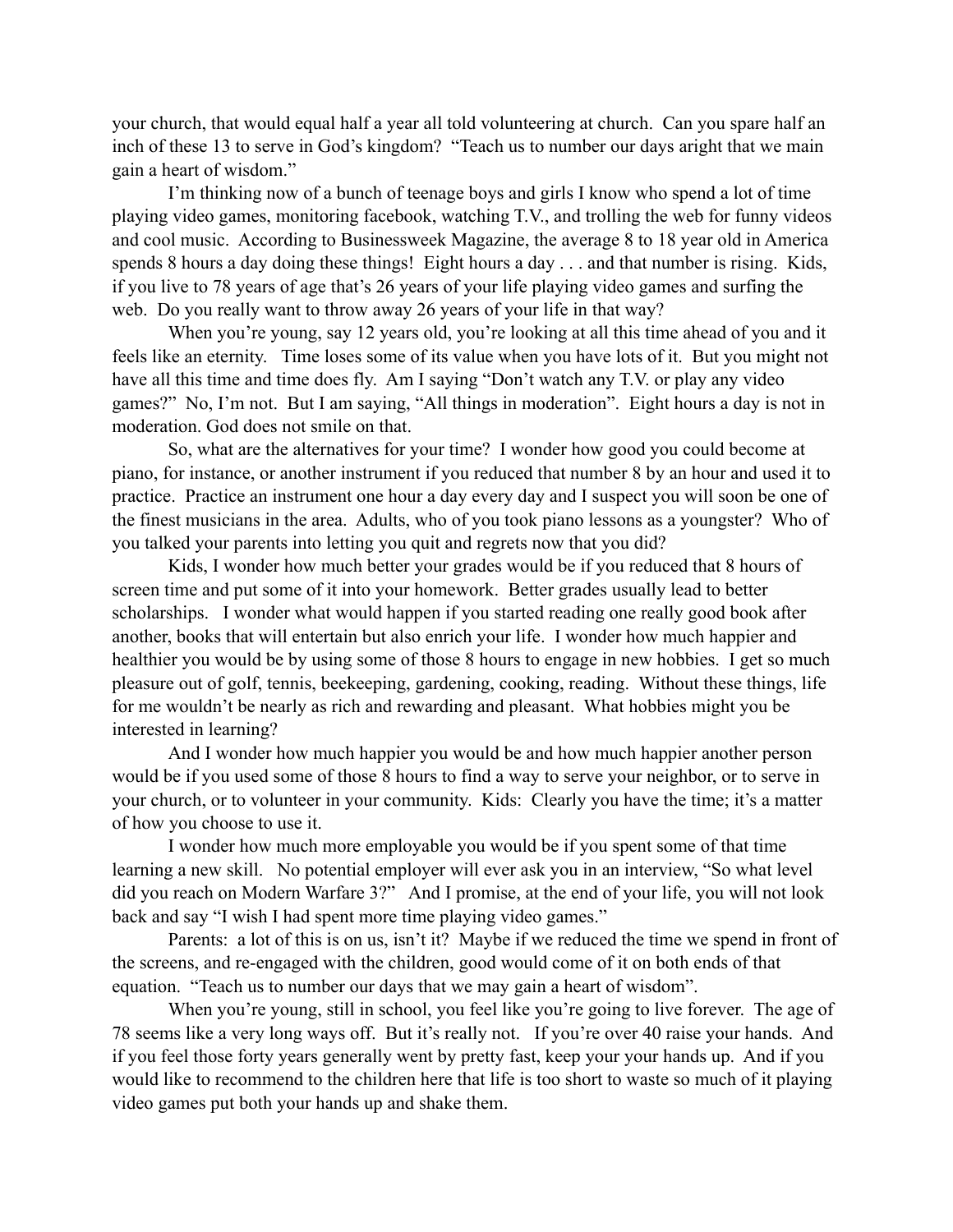Teach us to number our days so we may gain a heart of wisdom. Once you know that life is finite, once you know you're going to die, you learn how to live.

What else? If for 78 years you come to church once a week for worship, again you will have spent about half a year in church. Half an inch to thank and praise him for 77 inches ... and for the eternal life to come! Half an inch during which God promises to feed and nourish and sustain your faith through Word and Sacrament! In the grand scheme of things, half an inch is not much of an infringement on your time.

If you retire at the age of 65, on average, you're going to have 13 more years and quite possibly a lot more than that. This is not a time to waste, is it? If anything, this time is more precious because there's less of it. You'll set yourself up to be miserable if you think "I'm going to fill this with golf." That's no better than playing video games all day. (Don't take my word for it. Kids, where are you? Raise your hands. If you agree that it would be a terrible waste for grandpa to do nothing but golf for the rest of his days, leave your hands up.) There you have it. All things in moderation.

Experts say if you want to be happy and healthy in retirement, don't think of this as a long vacation, but more as a career change. Live with a sense of purpose. This is a time of promise and productivity. This is time to take all those experiences you've accumulated, all that training, and put it to good use. Turn your passions into purposeful living. If you love to read, help a youngster learn to read. If you love to work with wood, help a grandchild learn a new hobby. Be a big brother or big sister. Volunteer more in the community and at church. Remember Pastor Seegers? He once told me, "The older one gets, the more he understands and appreciates the grace of God in Jesus Christ." In retirement, you can tap into that gratitude and let it express itself in joyful service.

What else? If you work 40 hours a week from the age of 18 to 65, you will work about 100,000 hours in total, which will equal about 12 years of your life if you did nothing but work. That surprised me. I thought it would be much more. And at times it feels like it. But I checked and rechecked the math and it still adds up. We certainly want to make good use of that time. But again, it's only 12 or so years of your life. It's not enough time, in my opinion, to define who you are on the basis of your work. Your work is one part of who you are. You have many callings in life: father, daughter, citizen, neighbor, student, worker . . . First and foremost, however, you are a Christian. The question is how are you going to live out that calling?

On tombstones there's always a birth date and a date of death and a little dash between. That little dash is your life. This dash is your life. How are you going to live it out?

The lesson of the rope is that no part of life is superfluous, or unimportant. There's no part of your life where time can be wasted. Martin Marty, a Lutheran theologian, keeps on his wall an inscription about time. "Life is short and we have not much time for gladdening the hearts of those who travel the way with us. Oh, be swift to love, make haste to be kind." No part of life is cheap. All of it is full of potential and possibility. All of it has been redeemed. All of it has been forgiven by the grace of God in Jesus Christ. So I put this rope under the cross to show His blood covers over and forgives all, also the sin of wasted time. And if you look closely, the baptismal candle has 2011 on it and will soon be replaced with a 2012. In baptism you were God's child in 2011 and in baptism you will remain God's child through 2012. He loves you and died for you. Therefore the nails in the candle. He has washed away your sin . . . therefore the